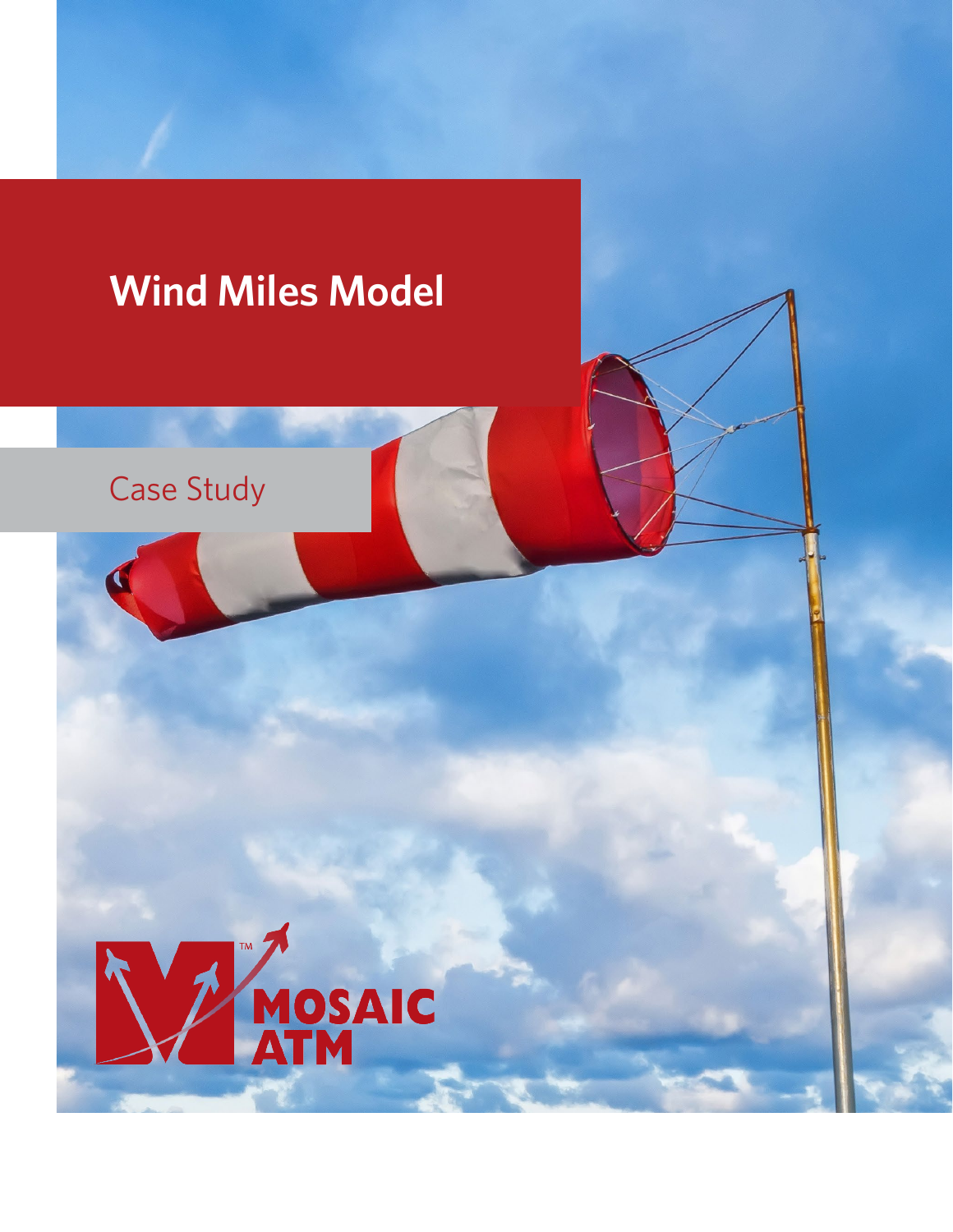# **Wind Miles Model**

# **Combatting Flight Delays with Machine Learning**

A study completed by the National Center of Excellence for Aviation Operations Research (NEXTOR) found that the impact of flight delays costs airlines over \$8 billion on an annual basis. Information systems are needed to support the airlines and the entire air transportation system in reducing these delays. The cost of these delays creates a valuable market for such information systems, data services, and other improvements.

Numerous opportunities exist to improve the National Airspace System (NAS) efficiency by providing information to flight operators and aviation industry stakeholders. Mosaic ATM leverages extensive expertise in artificial intelligence, machine learning, software development, and NAS expertise to build data solutions that are accessible, actionable, and impactful.

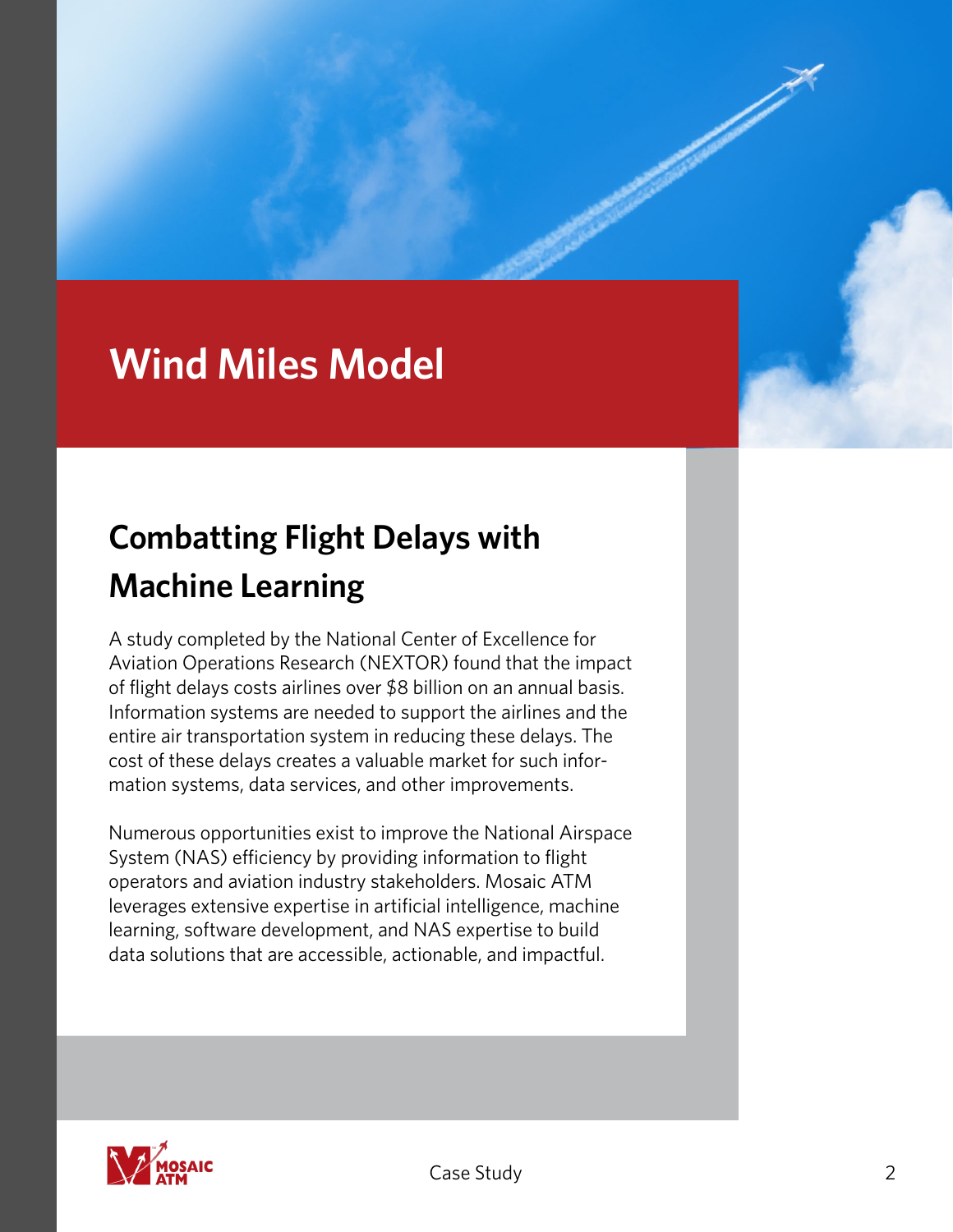

Mosaic sought to provide an open and accessible model to predict the impacts of wind on air miles flown under an SBIR contract with NASA. Ultimately, this effort has developed a model that the broader aviation community can use as a publicly available data service. What good is solving a significant problem if you cannot get it into the hands of operators? The corporate mission statement of Mosaic ATM is "To Increase the Capacity and Improve the Efficiency of Global Air Transportation Systems." We hire data scientists, system engineers, software architects, and aviation experts dedicated to solving complex challenges NAS-wide.

### **Wind Impacts**

One of the most significant factors affecting an aircraft's movements during flight is wind. Aircraft rarely travel in the same direction as the wind, leaving operators to compensate for both direction and speed. The speed and direction of the wind can significantly alter an airplane's in-flight progress. Mosaic ATM, a leading aviation analytics company, was contracted by NASA to build a 'Wind-Miles' model as a feature of the Tactical Departure Scheduling and Traffic Flow Management system.

# **Designing a better Model with Machine Learning Background**

The Wind-Miles concept provides a corrected number of miles that a flight will have to fly considering the impact of wind compared to the number of miles that would be flown through still air. I.e., if a flight's true airspeed is 100 knots, with a headwind component of 10 knots, the flight would essentially fly 10 miles through the air (wind-miles) to cover a flight segment that is 9 miles of ground distance.

This concept is used on a segment-by-segment basis to provide a wind correction factor for current flight trajectories to provide wind-adjusted trajectory forecasts to users. To garner more usage from aviation industry stakeholders and operators, Mosaic has made this service accessible to the public, facilitating similar NASA-level research. Providing this information to the public allows for a safer, more efficient National Airspace System.

#### **Model Approach**

The model performs a no-wind trajectory generation for the route of flight and altitudes to determine the approximate time the flight will reach each segment. The wind miles computes for each segment according to:

*Wind-miles = true airspeed \* ground distance / (true airspeed + wind component),*

where the wind component is positive for a tailwind contribution of the wind. The total wind miles are summed over all segments of the trajectory.

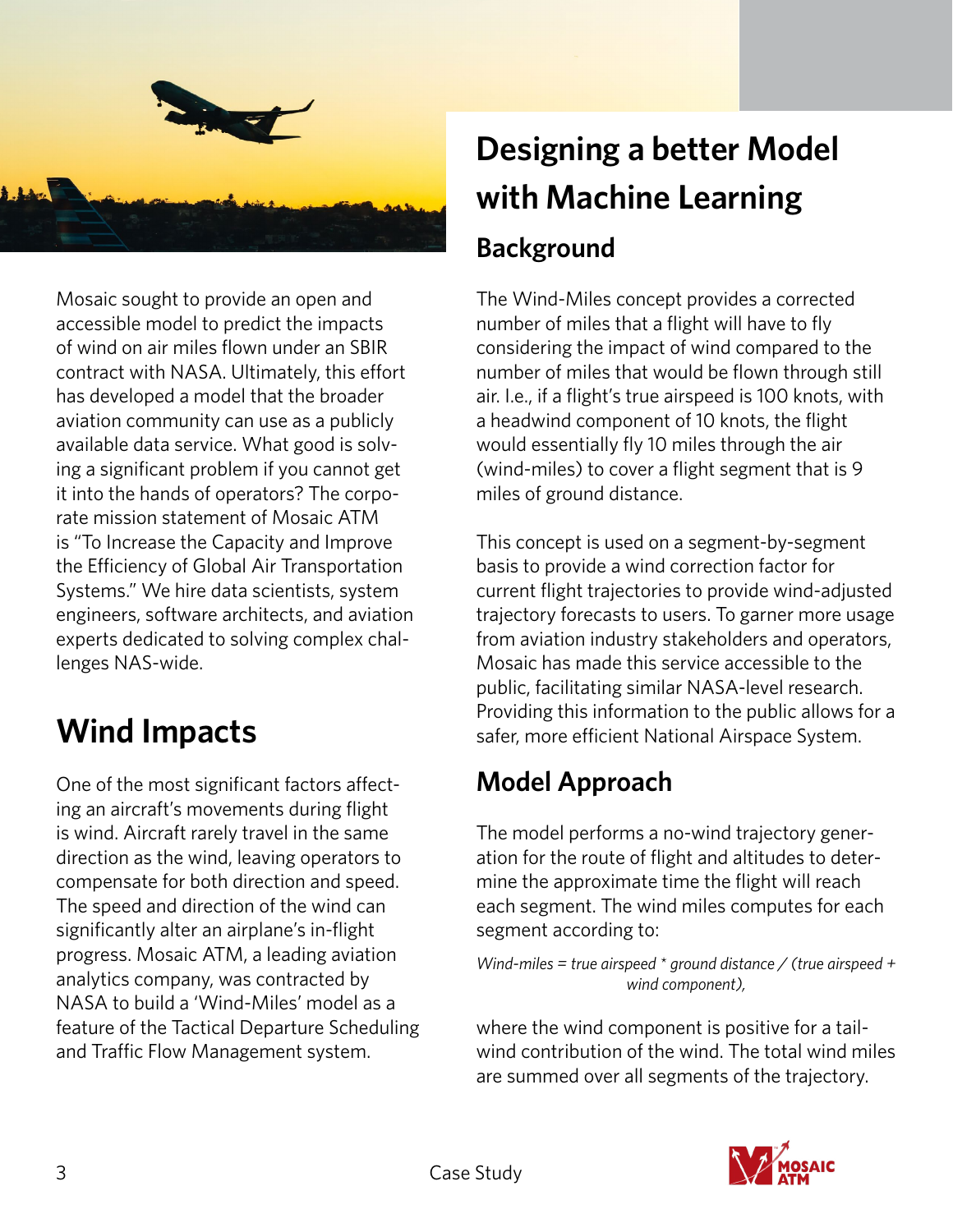### **Self-Scoring of Wind Miles Prediction**

In addition to the wind-miles calculation itself, the WMM has a self-scoring approach to report its accuracy. The self-scoring process for the WMM uses a rolling window of time over which real-time actual wind miles calculations provided by participating airlines are compared against the WMM calculation. A machine learning approach is used to infer neighboring wind estimates from actual data to enhance the self-assessment of accuracy. Historical accuracy analysis of the WMM is used to compare the model against previous performance and to establish thresholds of self-scoring accuracy for real-time reporting purposes.

The WMM self-scoring capability will provide an output message on the data service regularly to report the self-scored accuracy metric.

#### **Test Deployment**

Mosaic was able to work with operational airline partners to conduct deployment, testing, and evaluation of the prototype WMM. Mosaic baked feedback directly into the WMM from participants to ensure a usable model. This process was critical to launching a <u>publicly available service</u><sup>1</sup>.

### **Data Fuser**

As part of Mosaic's experiences working under the TDS/TFM & ATD-2 contract, our system engineers and developers created a cloud-based Data Fuser to ingest and aggregate disparate aviation data sources to be consumed for analytics. The Data Fuser underpins all our predictive services, including the Wind Miles Model. Access to aviation data is critical to understanding how the NAS is performing or has performed.

Mosaic saw that several organizations struggle to keep up with data as they try connecting, consuming, cleaning, parsing, and translating aviation data feeds into information that can be used to inform data-driven, operational decisions. To catch up with this runaway data and translate it into usable information, a framework was needed that could connect to multiple data feeds, mediate between disparate sources of data, make sense of the data, and provide the correct data at the right time.

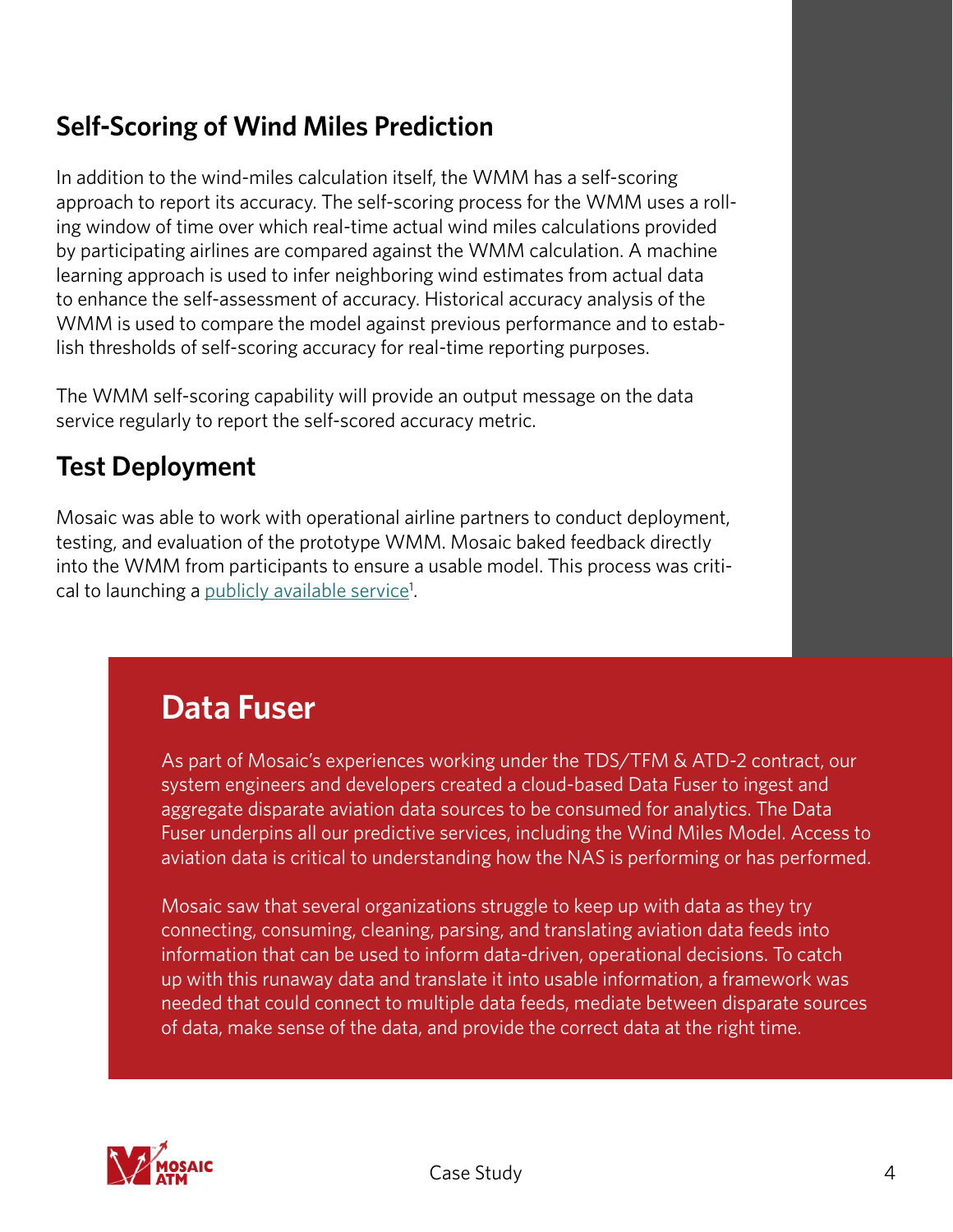

## **Conclusion**

The corporate mission statement of Mosaic ATM is "To Increase the Capacity and Improve the Efficiency of Global Air Transportation Systems." Seeking opportunities to improve airspace and air transportation operations is one of our core corporate strategies. Mosaic has established itself as a significant contributor in the pursuit of ATM data analysis and modeling research that expands beyond traditional approaches with machine learning and artificial intelligence.

After a rigorous machine learning development effort, we generated a model that can benefit anyone looking to calculate wind effects on flight miles. Mosaic made this available to the broader public and is excited to continue building new features. Please keep your eye out as we will continue to add more ML-driven aviation services to our catalog.